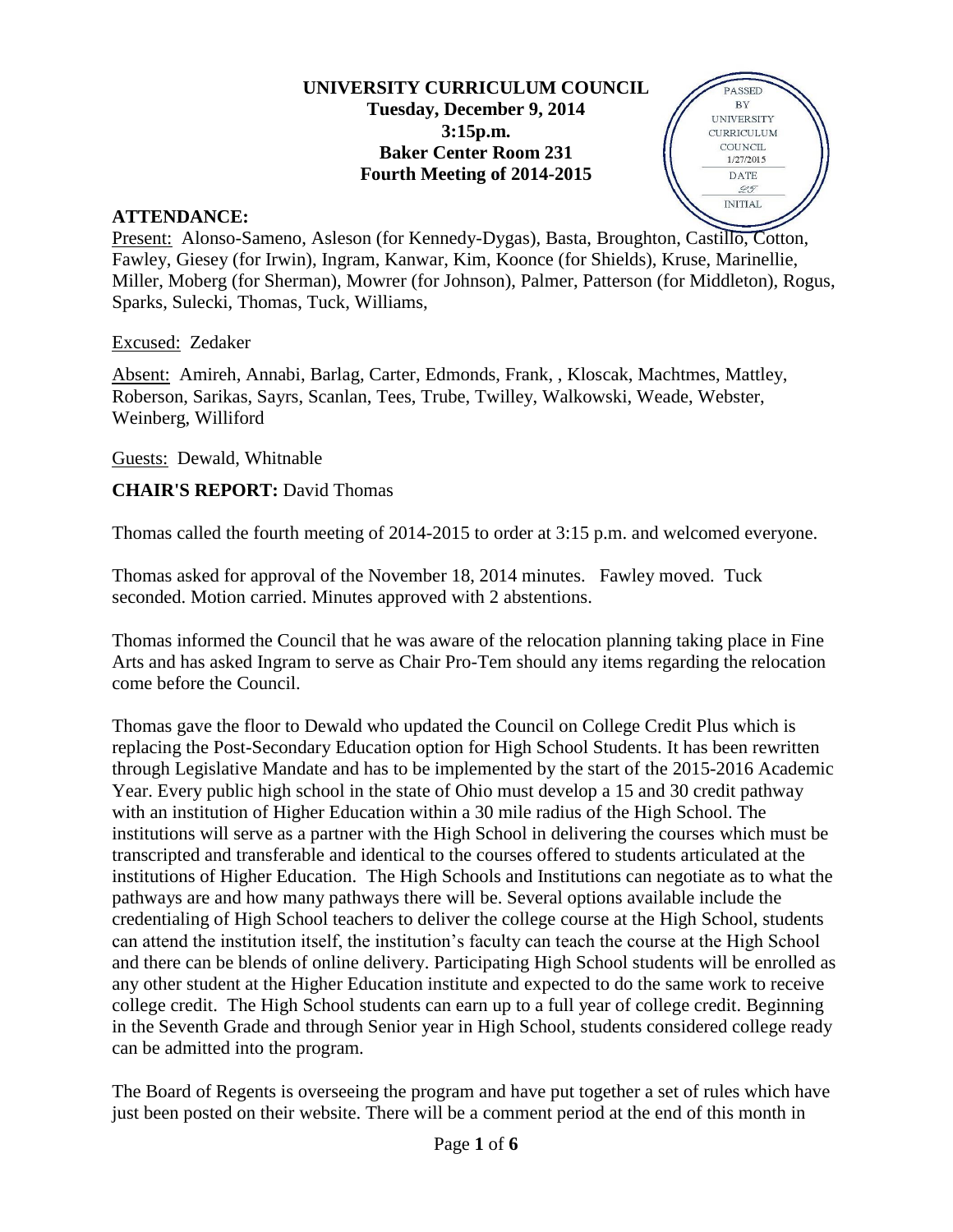Columbus.

Ohio University has developed a task force looking into how Ohio will partner with the High Schools. The biggest stumbling block will be the admissions standards for the students. The Superintendents of the High Schools would like the institutions to allow any student in. This would not be feasible as there are students who are not ready and would be set up for failure. The Regionals will most likely have separate standards from the Athens campus due to unique issues on the Regionals. Ohio must also provide an advisor for each of these students which would make it difficult to allow all students in the program.

A funding formula has been dictated by the state in terms of how and where the courses are delivered. If the student is taught the course at the High School by a credentialed teacher, Ohio University can charge \$40.00 per credit hour. If the course is taught at Ohio University by one of our faculty, the charge would be \$160.00 per credit hour.

These courses will not replace Advancement Placement courses nor can they be taught simultaneously. There is some concern that College Credit Plus will tank the AP program.

Other issues include providing development opportunities for credentialed High School teachers, and where the funding for the program is coming from. There are still many other issues that have to be addressed.

Next meeting January 27th

## **INDIVIDUAL COURSE COMMITTEE:** Sally Marinellie, Chair/Mary Rogus, Vice Chair

Marinellie and Rogus presented the ICC minutes appended to this report. Rogus added to the course changes: ET 1010, 1800, 1810, 3810, 4100, 4110, 4500, GEOL 4660 ILML 2907, POLS 4310, PT 7110, 7120, 7500, EH 4010 Courses unanimously approved as amended by voice vote

## **PROGRAMS COMMITTEE**: Kelly Broughton, Chair

Broughton presented the agenda.

## **SECOND READINGS – CHANGES IN PROGRAMS**

### **Item 1 Unanimously approved by voice vote**

Program Code: MA4201 - Political Science Program Name: **Master of Arts in Political Science**

Contact: Sarah Poggione; poggione@ohio.edu

Summary: We are requesting revisions to the MA in Political Science. These revisions have been approved by the Political Science Department. Most of the requested changes are related to the increase in credit hours for graduate courses approved by the UCC in January of 2014. We are also requesting to make two writing courses offered by ELIP required. These requested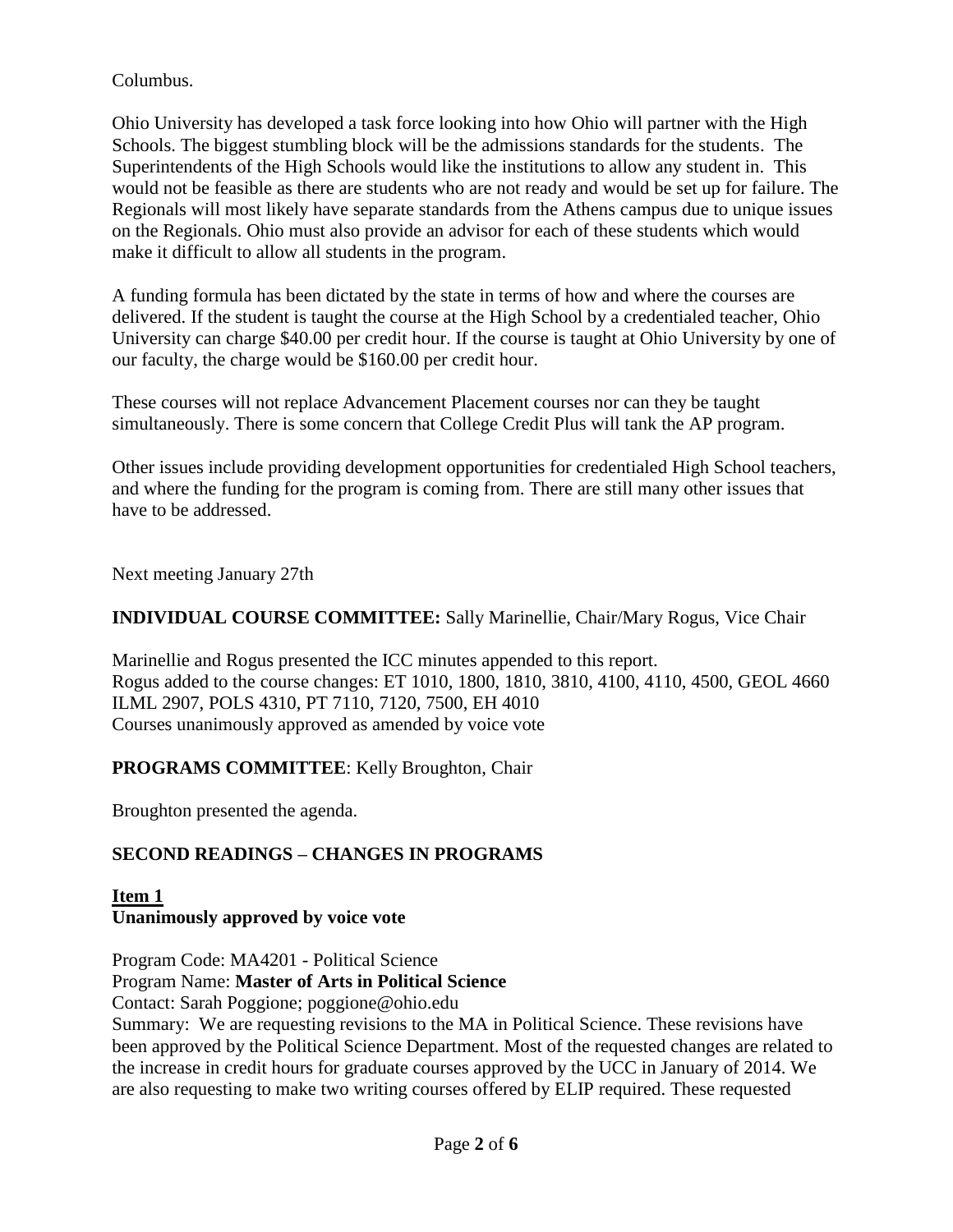changes reflect the work that graduate students do in the program and will help them develop skills they need to prepare them for law school, doctoral programs, and careers in public affairs. The requested changes include:

1) increasing minimum credit hours from 48 to 58 hours

2) increasing maximum number of thesis/non-thesis credit hours from 6 to 8 hours

3) requiring ELIP 5140 and ELIP 5160

4) changes in curricular components

5) requiring one submitted research paper for the non-thesis option

6) adding POLS 6600 as one of three required subfield seminars selected from POLS 6100, 6300, 6500, 6600, and 6700

The following table summarizes the proposed changes. We describe these in detail in the following sections.

|                          | <b>Semester Hour Program Requirements</b> |                         |
|--------------------------|-------------------------------------------|-------------------------|
|                          | <b>Current Requirements</b>               | <b>Proposed Changes</b> |
| Thesis/non-thesis        |                                           |                         |
| <b>POLS</b> electives    | 12                                        |                         |
| <b>Required Seminars</b> | 15                                        | 26                      |
| POLS specialization      | 15                                        | 16                      |
| Minimum credit hours     | 48                                        | 58                      |

We do not expect any negative impacts on our or any other departmental resources or faculty. The English Language Improvement Program has indicated that they are able to meet our students' needs for ELIP 5140 and 5160.

### **Item 2 Unanimously approved by voice vote**

Program Code: AA5018

### Program Name: **Environmental Engineering Technology**

Contact: Nicole Pennington, penningj

Summary: Proposed RHE degree expansion from Chillicothe to Southern.

The Environmental Engineering Technology (EVT) Program is a preexisting degree within Ohio University Regional Higher Education (RHE) and is currently offered exclusively on the Ohio University Chillicothe (OUC) campus. The degree is designed for students who wish to develop knowledge and skills in the following areas: environmental health, worker safety/health, alternative energy, environmental laboratory operations, and air/soil/water sampling. Ohio University Southern (OUS) is proposing to offer this degree to meet the needs of our local industrial employers in the tri-state area of Kentucky, Ohio, and West Virginia.

The EVT degree will be offered as a collaborative program between OUS and OUC, Both campuses will offer the entire degree program with some courses being offered through the utilization of the Ohio University Learning Network (OULN) and online/blended course options to maximize the efficiency of course delivery. Online courses will follow criteria set forth by the OUC System Coordinator.

## **Item 3 Unanimously approved by voice vote**

Program Code: BS8105 Program Name: **Community Health Services**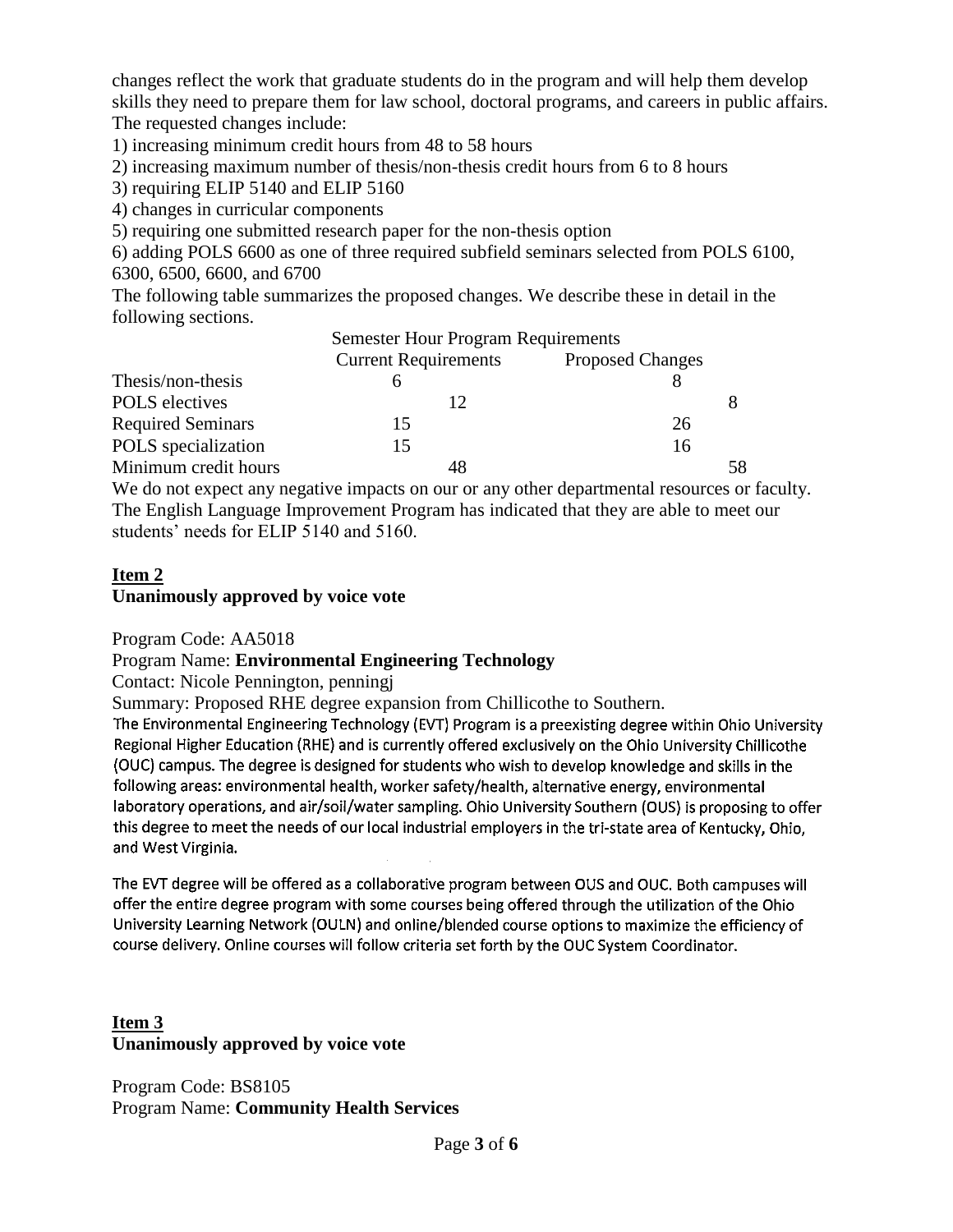Contact: Tania Basta, basta@ohio.edu

Summary: We would like to add 11 additional courses to the "Related Health Content Requirements." Currently, students have to complete 30 hours (10 classes) from a list of 15 courses. Since students are required to take 10 classes, it can be difficult with scheduling conflicts for students to find 10 classes to meet this requirement. Therefore, we would like to add 11 courses so that students will have more options available to meet this requirement. None of the original 15 classes will be deleted from the list of options; we will only be adding additional options that are related to community and public health. There will be no impact on resource requirements of faculty as all of these classes are already taught in our College of Health Science and Professions and/or Department of Social and Public Health.

These are the actual courses that we would like to add to list of "Related Health Content Requirements" HSP 2210 Intro to Global Health

HSP 2235 Cross Cultural Comparisons in Tropical Diseases EH 3200 Health and the Built Environment EH 4000 Environmental Health and Safety Risk Communication EH 4010 Climate Change and Public Health HLTH 4930 Independent Study CFS 2700 Intimate and Family Relationships OHS 2000 Essentials of Occupational Hygiene and Professions SW 1000 Introduction to Social Work and Social Welfare NUTR 1100 Introduction to Food Systems NUTR 2000 Lifespan Nutrition

# **Item 4**

# **Unanimously approved by voice vote**

Program Code: ME6279

## Program Name: **Rehabilitation Counseling**

Contact: Dr. Cornelia Patterson patterc1@ohio.edu

Summary: The Department of Counseling and Higher Education's Counselor Education program located in The Patton College of Education would like to request the name of the Rehabilitation Counseling program be changed to Clinical Rehabilitation Counseling.

This change does not have any impact on total program hours or curriculum. All master's students in the Counselor Education program earn the same degree (Master of Education) regardless of program area. Students are required to take 60 credit hours of coursework for the degree and licensure. This is the case with students in the current Rehabilitation Counseling specialization and will remain the same for students in the new Clinical Rehabilitation Counseling specialization. With the name change to Clinical Rehabilitation Counseling there will no change in total program hours (60), no impact on resource requirement or faculty, and no other departments will be affected by the change.

Currently the Council on Rehabilitation Education (CORE) accredits the Rehabilitation Counseling (RC) program and the Council for Accreditation of Counseling and Related Educational Programs (CACREP) accredits our Clinical Mental Health Counseling (CMHC) program. Graduation from a CACREP accredited CMHC program is one of the requirements for independent practice within TRICARE and employment as a mental health counseling practitioner within a growing number of Federal agencies, such as the VA and US Army Substance Abuse Program. Therefore, in October 2013 CORE became a corporate affiliate of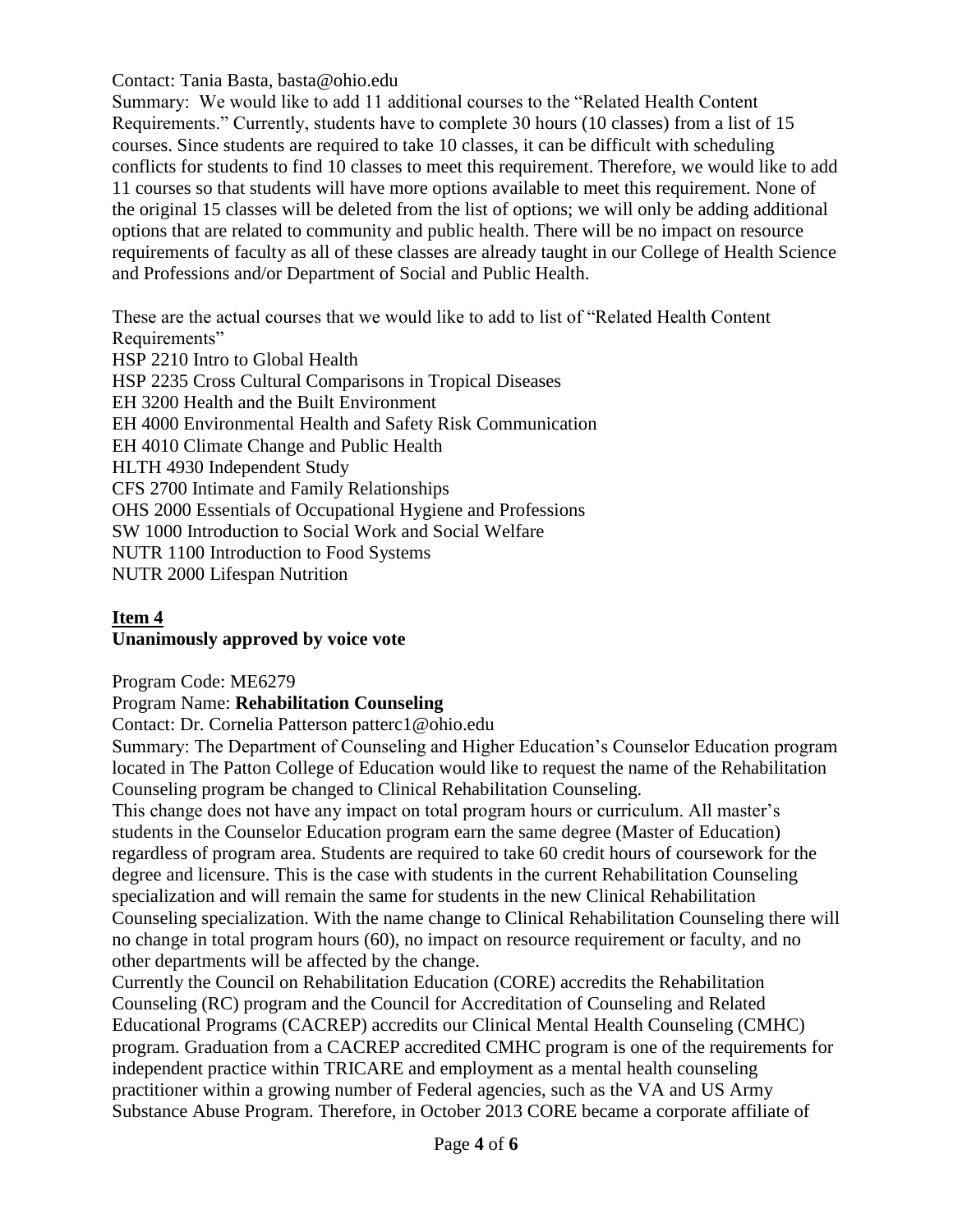CACREP to ensure that Rehabilitation Counseling graduates who were required to take Clinical courses be able to become dually accredited as both a Clinical Rehabilitation Counseling (CRC) program and a CMHC program. One of the suggested changes in the CORE/CACREP conversion policy is to use a program title that reflects the combined identity. For this reason we would like to change our program name from Rehabilitation Counseling to Clinical Rehabilitation Counseling. Letters of support have been obtained from both HCOM and HSP.

## **FIRST READINGS – CHANGES IN PROGRAMS**

### **Item 1**

Program Code: CTWARG

### Program Name: **War and Peace Studies Graduate Certificate Program**

Contact: Nukhet Sandal (sandal)

Summary: We propose decreasing core course requirements from 6 hours to 3 hours, and increase the elective requirements from 6 hours to 9 hours. Currently there are five courses listed as core courses, and students are expected to take 2 of those courses, in addition to 2 elective courses from the designated electives. We would like to distribute the requirements as 1 core course requirement, and 3 electives requirement from at least 2 different departments.

This change will not have any impact on any department or program, other than making it possible for the interested graduate students of all departments to qualify for the certificate. The interdisciplinary nature of the program will be maintained by requiring the 9 hours of electives to be from at least two departments/programs. Total credit hours are not changing. (16 hours)

The web page [\(http://www.internationalstudies.ohio.edu/academic-](http://www.internationalstudies.ohio.edu/academic-programs/grad/war_and_peace_cert.html#courses-tab)

[programs/grad/war\\_and\\_peace\\_cert.html#courses-tab\)](http://www.internationalstudies.ohio.edu/academic-programs/grad/war_and_peace_cert.html#courses-tab) should reflect these changes:

1) statement of total hours required:

Students must complete a total of at least 16 hours.

2) under Core War and Peace Courses Requirements:

Students must complete at least 1 2 classes or 6 credit hours of the core courses from the following list.

3) under War and Peace Thematic Options Requirements:

Students must complete *at least 3 courses* 2 classes from two different departments from the following list.

## **Item 2**

Program Code: AA1106

Program Name: **Child Development**

Contact: Barbara Trube, trube@ohio.edu

Summary: The AA1106 Child Development A.A.S. program was reviewed by the Ohio Board of

Regents in Spring 2014. Approval was contingent upon meeting current OBR requirements that the A.A.S. program have a total of six transfer agreement courses (TAG). Revisions of the Program included replacing an existing early childhood introduction course (EDEC 1001) with a TAG course (EDTE 1500), and adding a technology in education course (EDCT 2030). The OBR increased clinical-field and practicum requirements for the A.A.S. programs that increased the experiences students had in their 300 hour practicum from two weeks to four weeks of intense "take over" in an early childhood setting. A seminar was previously embedded